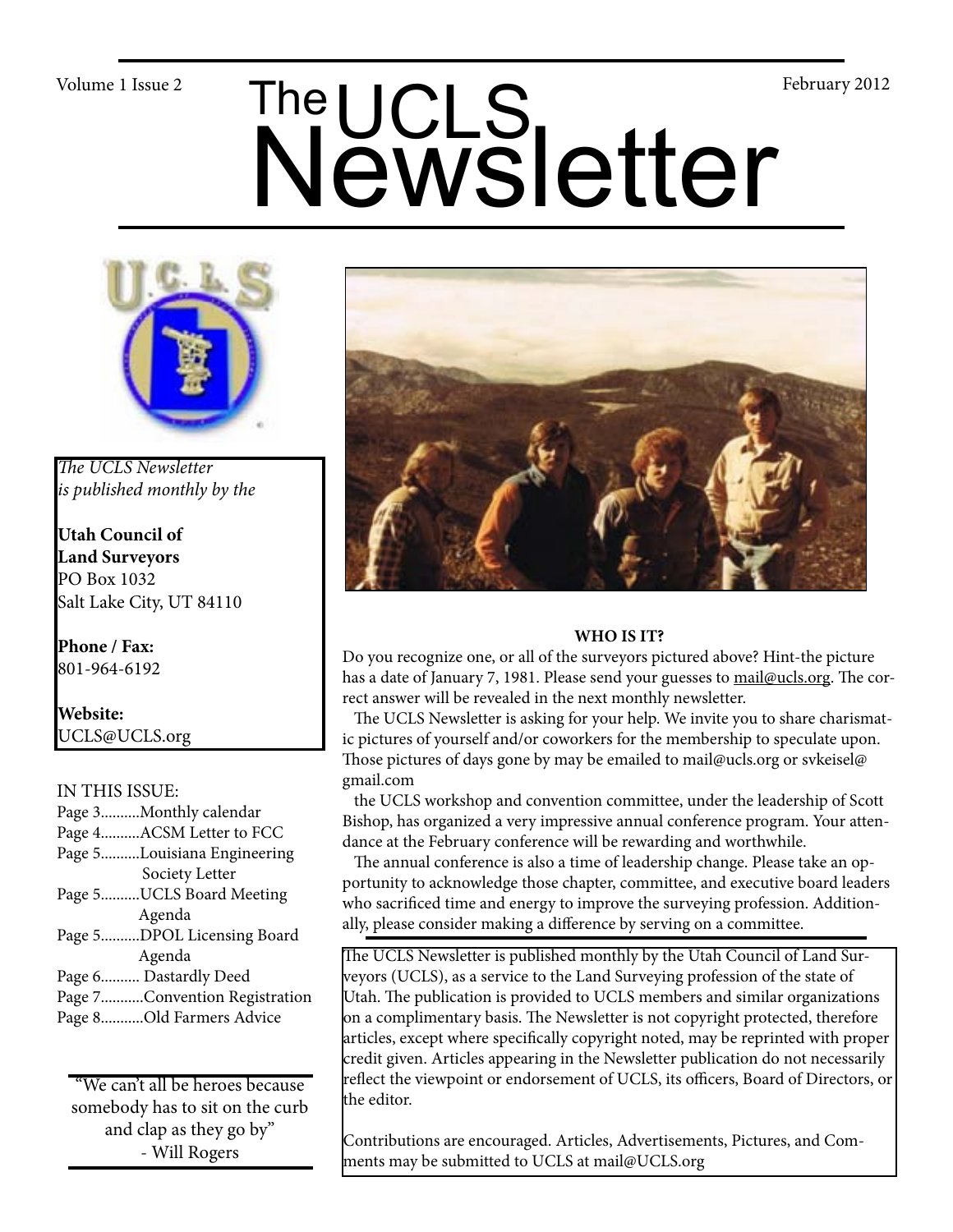# Utah Council of Land Surveyors Executive Board and Committees

### **UCLS Executive Board 2012**

### **State Chair**

Michael W. Nadeau 5226 W. Ashland Rose Dr. Herriman, UT 84065 (801) 569-1315 mnadeau@merid-eng.com

### **State Chair Elect**

Brad Mortensen 3268 S. 930 W. Syracuse, UT 84075 (801) 363-5605 bmortensen@classoc.com

### **Past State Chair**

Jerry Allred PO Box 605 Duchesne, UT 84021 (435) 738-5352 jdallred@ubtanet.com

### **NSPS Governor**

Steven Keisel 604 S. Blossom Circle Fruit Heights, UT 84037 (801) 468-2043

### **West Fed Representative**

Ronald Whitehead 1801 N. Wittwer Lane Santa Clara, UT 84765 (435) 634-5780 ronw@washco.state.ut.us

### **Book Cliffs Chapter President**

David Bronson PO Box 416 Monticello, UT 84535 (435) 587-3234 dabronson@sanjuancounty.org

## **Book Cliffs Chapter Representative**

David Kay 85 S. 200 E. Vernal, UT 84078 (435) 789-1017 dkay@uintahgroup.com

### **Color Country President**

Scott Bishop 1593 W. Southern Homestead Blvd. Enoch, UT 84721 (801) 369-3221 sbishop@horrocks.com

### **Color Country Chapter Representative**

Kenneth Hamblin 59 N. 2120 E. Circle St. George, UT 84790 (435) 673-3075 khamblin@infowest.com

### **Golden Spike President**

David K. Balling 198 E. Shadowbrook Lane Kaysville, UT 84037 (801) 295-7237 dkballing@msn.com

### **Golden Spike Chapter Representative**

Dallas Buttars 4646 S. 3500 W. Suite 300 West Haven, UT 84401 (801) 731-4075 isurveying@aol.com

### **Salt Lake President**

Mike Withers 8886 S. 2700 W. West Jordan, UT 84088 (801) 243-2671 thecornerfinder@gmail.com

### **Salt Lake Chapter Representative** Jeff Searle 1975 W. 6440 S. West Jordan, UT 84084 (801) 569-1315 jsearle@merid-eng.com

**Timpanogos President** Gary Ratcliff 695 N. 100 W. Springville, UT 84663 (801) 851-8669 gary.ucpw@utah.gov

**Timpanogos Chapter Representative** Dan Knowlden Jr. 563 N. 1420 E. Spanish Fork, UT 84660 (801) 955-5606 danjr@epiceng.net

### **Administrative Secretary**

Susan Merrill PO Box 1032 Salt Lake City, UT 84110 (801) 964-6192 srmerrill@ucls.org

### **Chapter Vice Presidents:**

Salt Lake Steve Dale Timpanogos Alan Sibson

Book Cliffs Sam Cantrell Color Country Arthur LeBaron Golden Spike Matthew Murdock

### **Chapter Secretary/Treasurer**

Color Country Roger Bundy Golden Spike Doug Graham Salt Lake David Mortensen Timpanogos Dan Knowlden Sr.

Book Cliffs Arneldon Davis

### **Committees & Committee Chairs**

**Legislation** Dale Robinson drobinson@sunrise-eng.com **Education** Gary Christensen gary@gc-surveying.com **Publication** Steve Keisel svkeisel@gmail.com **Standards & Ethics** Matt Clark mclark@co.tooele.ut.us **Public relation/Membership** James Couts james.couts@ecislc.com **Testing** Von Hill vrhill@hillargyle.com **Workshop & Convention** Scott Bishop sbishop@horrocks.com **Historical** Kevin Bishop kevin.oakhills@gmail.com **Construction Survey** Jerron Atkin jerrocop@gmail.comS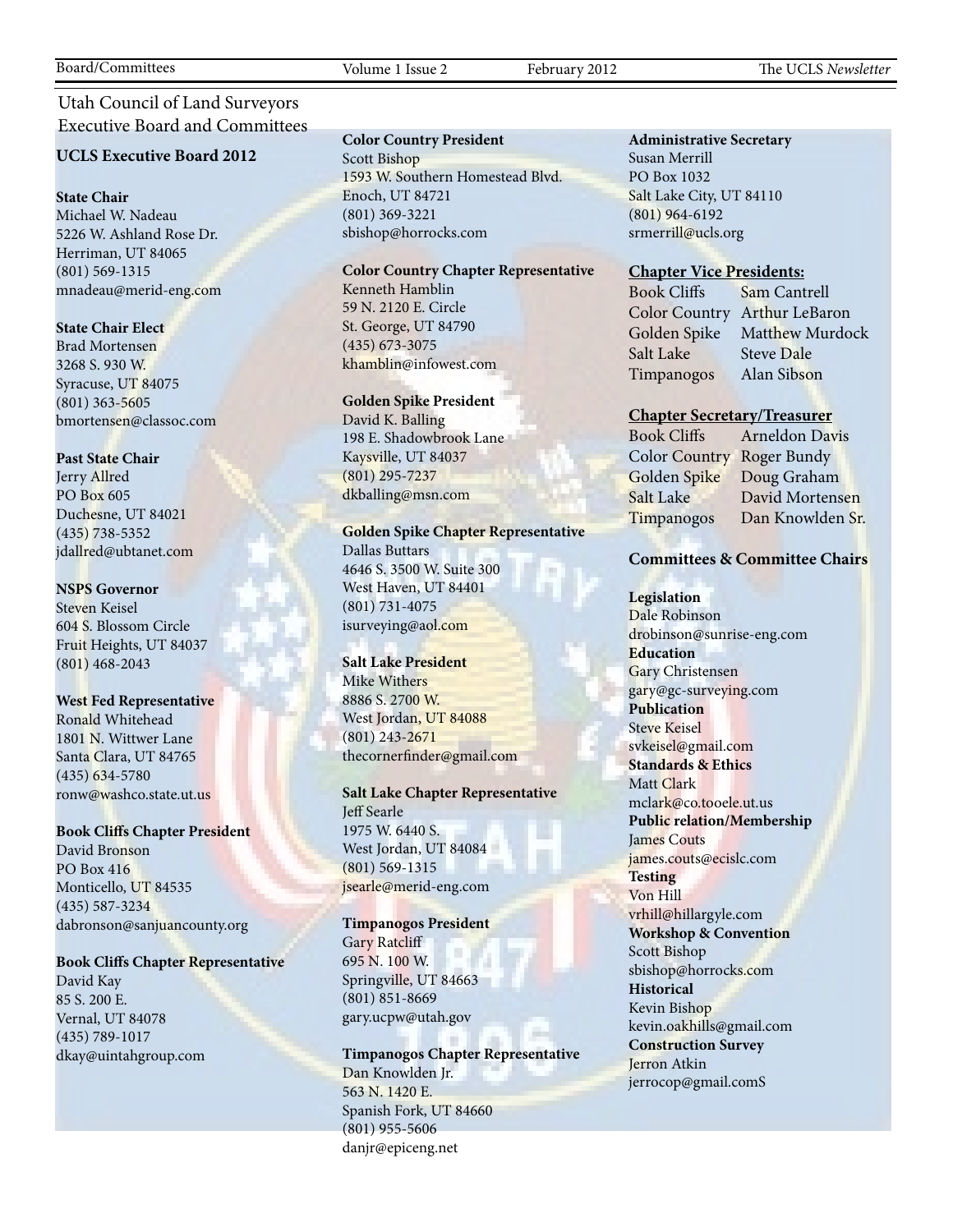

February 2012

| Sunday       | <b>Monday</b>            |                           | Tuesday Wednesday Thursday             |                                                                                         | Friday         | Saturday       |
|--------------|--------------------------|---------------------------|----------------------------------------|-----------------------------------------------------------------------------------------|----------------|----------------|
|              |                          |                           | $\mathbf 1$<br>National Freedom<br>Day | $\overline{2}$<br>$\operatorname{Groundhog}$<br>$\mathop{\operatorname {Day}}\nolimits$ | $\overline{3}$ | $\overline{4}$ |
| 5            | $\boldsymbol{6}$         | $\overline{7}$            | $\,8\,$                                | 9<br>Annual Conference<br>St. George, UT                                                | $10\,$         | $11\,$         |
| $ 12\rangle$ | 13                       | $14\,$<br>Valentine's Day | $15\,$                                 | 16                                                                                      | $17\,$         | $18\,$         |
| 19           | $20\,$<br>Presidents Day | $21\,$                    | $22\,$                                 | 23                                                                                      | $24\,$         | 25             |
| 26           | $27\,$                   | $28\,$                    | $29\,$<br>Leap Year                    |                                                                                         |                |                |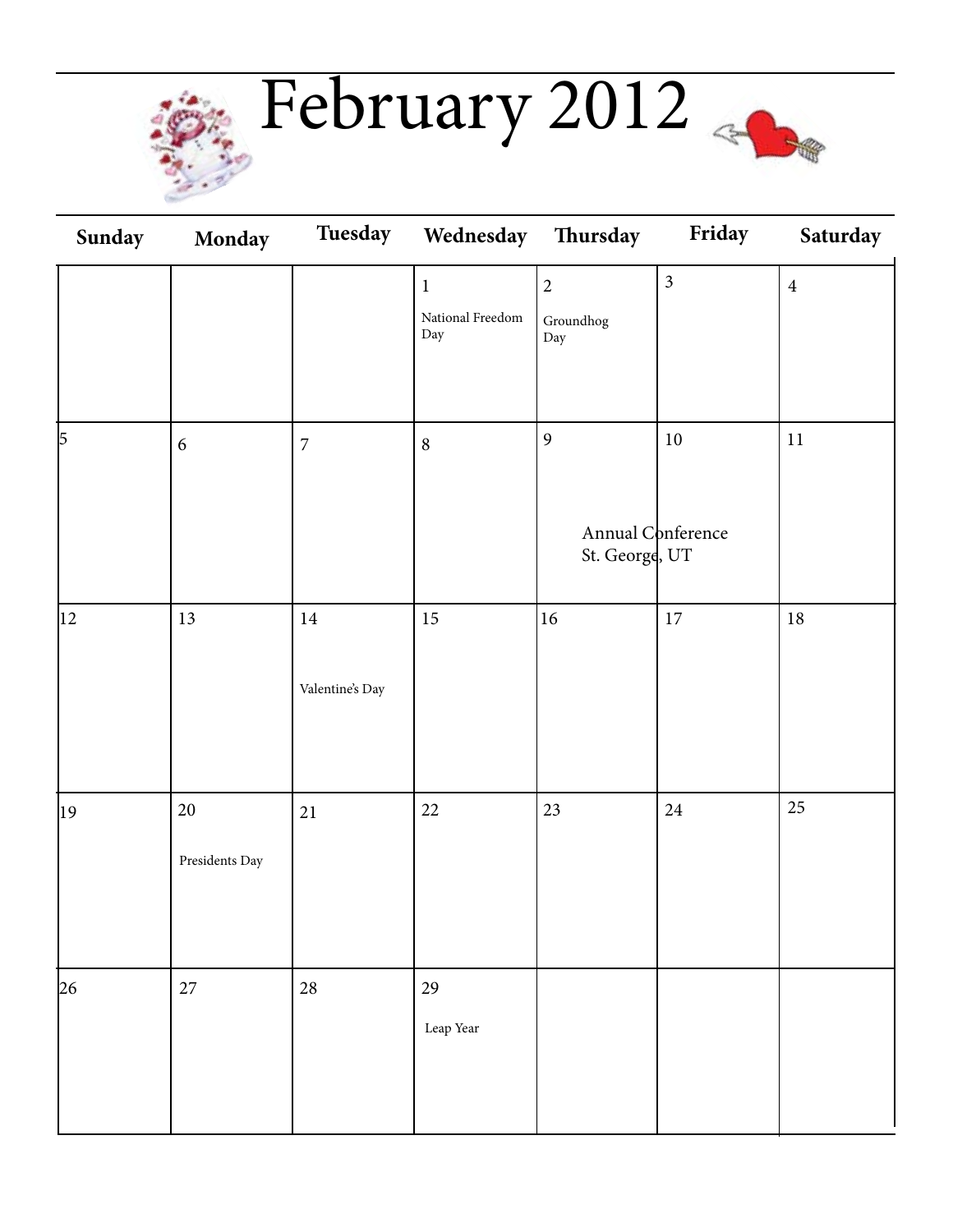# **Letter from ACSM Executive Director Curt Sumner to FCC regarding LightSquared**

# Dear Ms. Dortch:

 I am writing to you on behalf of the American Congress on Surveying and Mapping (ACSM) and the National Society of Professional Surveyors (NSPS), as well as our thousands of members across the United States. Surveying professionals are very much concerned about the plans that LightSquared has for MSS service and the affect that service will have on high-precision Global Positioning System (GPS) receivers. These types of receivers are used by virtually every professional surveyor nationwide.

 As you know, another round of tests --- this time by the National Space-Based Positioning, Navigation and Timing Executive Committee (PNT EXCOM) showed that LightSquared's original and modified plans for its proposed mobile network would cause harmful interference to many GPS receivers, including highprecision GPS receivers. This information confirms our long-standing concern that LightSquared's plan would have not only a detrimental effect on the surveying industry, but also on the hundreds of thousands of people who use the data that surveyors produce.

 Surveying professionals from around the country have put their businesses and livelihood on hold while waiting for the LightSquared issue to be resolved. While surveyors are waiting for the FCC to make a definitive decision on this issue, they are holding off hiring new employees, competing for contracts, or otherwise expanding their business because they do not want to expend their cash reserves.

 If LightSquared is allowed to go forward with its original plan, or even its modified plan, surveying professionals---many of whom are small business owners---will be forced to expend thousands of dollars to either replace or retrofit their existing high-precision GPS receivers.

 In light of the latest tests by the PNT EXCOM, surveyors from around the country, we are asking the FCC to REPEAL its Order and Authorization of January 26, 2011 and put this matter to rest so that surveyors and other high-precision GPS users can move forward without the fear of interference from Light-Squared.

 Sincerely, Curtis W. Sumner Executive Director, ACSM/NSPS

# **UCLS Board Meeting Agenda January 14, 2012 4:30 P.M. Provo Marriott**

# **101 West 100 North**

**Provo, UT 84601**

I) Welcome & Call to Order - Michael Nadeau

- II) Roll Call
- III) Approval of Minutes
- IV) Election Results
- V) Surveyor of the Year and Lifetime Achievement award selection
- VI) Convention items of necessary
- VII) Corner Records- Board Approval for sending out to the membership (Not final adoption by UCLS or UAC yet)
- 
- VIII) Dinner

Note: The minutes to the UCLS Executive Board meeting may be found in the members only section at www.ucls.org

> **Professional Engineers and Professional Land Surveyors Licensing Board Meeting January 18, 2012, 9:00 A.M. - 11:00 A.M.**

**Room 474 - 4th Floor**

Heber M. Wells Building

160 E. 300 S. Salt Lake City, Utah *This agenda is subject to change up to 24 hours prior to the* 

*meeting.*

# **ADMINISTRATIVE BUSINESS:**

- 1. Call meeting to order
- 2. Sign travel reimbursement
- 3. Review and approve minutes dated November 16, 2011
- 4. Compliance report

# **APPOINTMENTS:**

9:15 A.M. - R. Craig Brown, probation interview

9:35 A.M. - Todd Jacobsen, applicant for land surveyor license

**DISCUSSION ITEMS:** 10:00 A.M. -11:00 A.M.

- 1. UCLS proposal regarding law changes
- 2. Investigation report
- 3. Continuing education requirement

4. Consideration of drafting guidelines for land sureyors regarding land marker issues

5. Update on rule amendments approved by the Board at previous Board meeting

6. Consideration of statutory changes to land surveyor education requirements

# 2**012 Board meetings have been tentatively scheduled:**

March 21, May 16, July 18, September 19, November 21 **NEXT SCHEDULED MEETING:**

March 21, 2012

**Note:** The minutes to the Utah Professional Engineer and Professional Land Surveyor Licensing Board meeing may be found at www.dopl.utah.gov.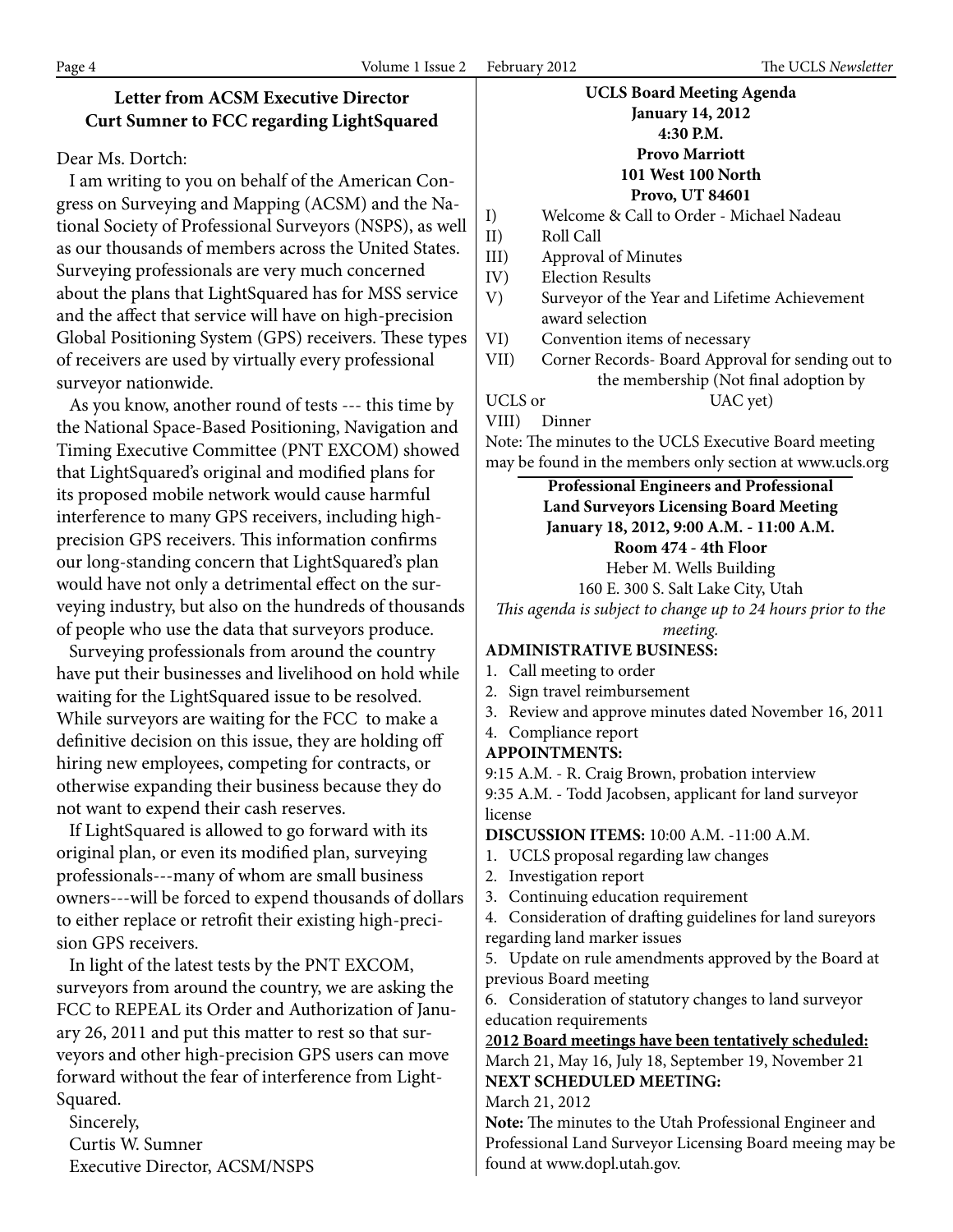### **Letter from the Louisiana Engineering Society to the Louisiana State Licensing Board November 17, 2011**

Greetings LES member:

 The Louisiana Engineering Society (LES) has heard the concerns of its members regarding the difficulty faced by practicing licensed professional engineers in meeting the current requirements to obtain a Professional Land Surveying license. Specifically, many members feel the requirement to obtain thirty course hours of classes in land surveying courses is excessive and difficult to obtain for a practicing engineer. In addition, the number of surveyor licensees is decreasing, leading to an increasing difficulty in providing the surveys necessary to perform engineering work.

 An ad hoc committee was formed by LES, to review the current requirements, determine if changes should be made, and to develop recommendations for changes to the rules and/or laws governing PLS licensure relative to practicing engineers. The ad hoc committee determined that such changes were needed and presented recommendations to the LES Board.

 The LES Board agreed with the recommended changes. the changes include reducing the required course work for licensed professional engineers to 15 semester credit hours.

 The recommendations were discussed with the Louisiana Society of Professional Surveyors (LSPS), then presented to the Louisiana Professional Engineering and Land Surveying Board (LAPELS). LAPELS requested that LES meet with LSPS again to discuss and coordinate. LES attended the LSPS board meeting and again presented the recommendations, and requested input from LSPS. LSPS to date has provided no response to LES.

 LES has decided to move forward with the changes we feel are in the best interest of the public.

 The reasons we feel these changes are necessary are as follows:

1. Engineers, who are responsible for the design of projects that often need property boundary surveys for plats to obtain rights-of-way or acquire property for the project, can perform their own surveys to assure that the survey is performed consistent with the requirements of the project. 2. With these licenses in the hands of the design firm, the firm can better assure that "nothing is missed". Often the product obtained from third party survey firms does not comply with the standards and format of the design (linetypes, symbols, indication of elevations, etc.) this can lead to mistakes and omissions;

3. Engineering firms often do not have enough surveying work to employ a full time PLS licensee. They need a PLS licensee who can perform the survey work when needed but can perform engineering work as needed.

4. With more licenses in the hands of the design firm, the

firm has more control over the delivery of the product; that is, the design firm dictates the survey schedule and the format/content of the survey. This reduces the time frame for getting projects completed, which is in the best interest of the public.

5. LES feels that if the number of additional classes required for practicing engineers to get their PLS licenses were not so numerous, more engineers would pursue this course. Note that engineers do not typically take thirty hours of any one area of practice (structures, hydraulics, etc.); why then would thirty hours be required to perform a property boundary survey. The courses currently required for licensure are not readily available throughout the state for those pursuing a license;

6. It is currently recognized in the licensing laws that licensed engineers can perform all surveys except those entailing property boundary surveying, without a surveying license; thus, this change is only to allow licensed professional engineers to obtain only that course work necessary to enable them to be capable of performing property boundary surveys;

7. The current licensing law allows a person holding any baccalaureate degree to obtain a PLS license with the thirty hours of course work. LES contends that licensed professional engineers are more qualified than a non-technical degree person to perform surveys, and thus should have a separate path for licensure;

8. All other requirements for PLS licensure, including LSI exam, experience, oral exam, etc., would remain the same. the potential licensee still would need to sit for all the required exams and meet all other requirements;

9. Effective in 2012, route surveys will be added the requirement for property boundary surveys. This change will increase the difficulty in completing projects involving such surveys.

 Clearly it is recognized, even by surveyors, that the diminishing number of PLS licensees is becoming a critical issue, with no improvement in sight unless some changes are made. LES feels the changes proposed are a logical and wise step in the right direction.

 We are informing our members of LES's actions in this regard. We are aware that LSPS is hosting meetings in which they are stating that LES is requesting a "relaxing" of the standards for PLS licensing. LES feels that the recommended changes will provide for increased numbers of highly qualified licensees to meet the needs of and protect the health, safety, and welfare of the public.

 We will be asking for your support when this bill is debated by the Louisiana Legislature. We hope you will assist us in the move to improve our service to the public.

- The Louisiana Engineering Society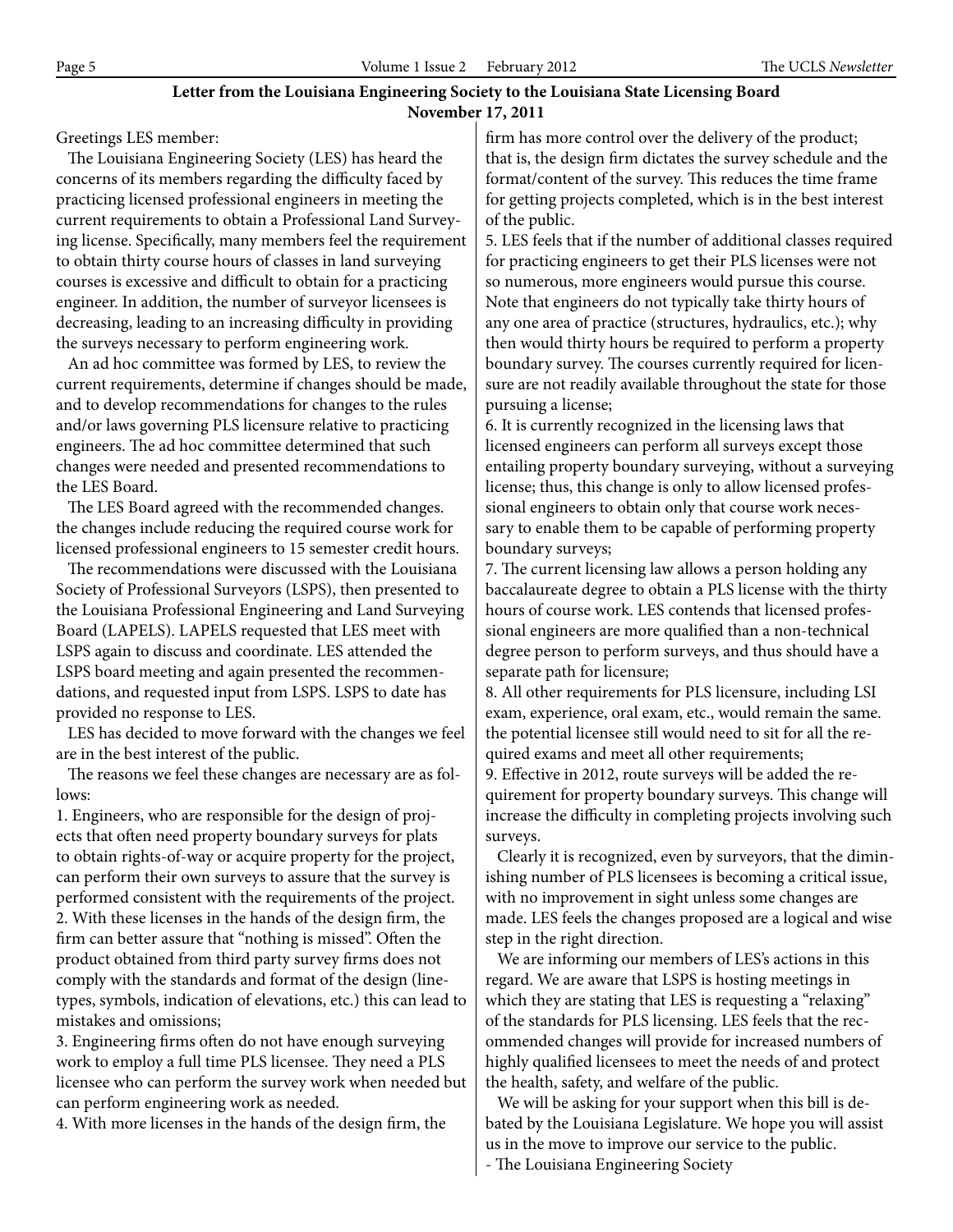|                                                                    | UNIFORM REAL ESTATE CONTRACT                                                                                                                                                                                                                        |
|--------------------------------------------------------------------|-----------------------------------------------------------------------------------------------------------------------------------------------------------------------------------------------------------------------------------------------------|
|                                                                    |                                                                                                                                                                                                                                                     |
|                                                                    |                                                                                                                                                                                                                                                     |
| by and between __GEAMMAXAXAAXCIIXGXXXCRXXXXXX.                     | STAR INVESTMENT COMPANY                                                                                                                                                                                                                             |
|                                                                    | hereinafter designated as the Seller, and ______RRUCH_C.__RUSHELL_AND_NAOMS BUSHELL                                                                                                                                                                 |
| hereinafter designated as the Buyer, of __1544_CAPITOL_AVE,        |                                                                                                                                                                                                                                                     |
|                                                                    |                                                                                                                                                                                                                                                     |
|                                                                    | 2. WITNESSETH: That the Seller, for the consideration herein mentioned agrees to sell and convey to the buyer, and the buyer for the consideration herein mentioned agrees to purchase the following described real property,                       |
| More particularly described as follows:                            | ADDRESS                                                                                                                                                                                                                                             |
|                                                                    | Commencing at a point on the North line of Robinson Avenue 313 feet and 6 inches East                                                                                                                                                               |
|                                                                    | of the Southwest corner of Block 17, Nob Hill Subdivision to Ogden City, Utah, marked                                                                                                                                                               |
|                                                                    | by a large ironspike driven to the root of a large Lombardy Poplar tree and 18 inches<br>South of the trunk of said tree and over which spike is placed a quarsite stone, running                                                                   |
|                                                                    | thence North through center of a row of large Lombardy Poplar trees 99 feet 6 inches,                                                                                                                                                               |
|                                                                    | more or less, to the South side of a new board fence which extends Eastward on a line                                                                                                                                                               |
|                                                                    | 24 inches South of the South wall of a large brick barn; thence East along line of                                                                                                                                                                  |
|                                                                    | said fence to a point on the East line of Lot 1, Block 51, in Nob Annex Addition to                                                                                                                                                                 |
|                                                                    | Ogden City, Utah: thence South along the East line of said Lot 1, 103 feet more or                                                                                                                                                                  |
|                                                                    | less, to the Southeast corner of said Lot 1; thence West along North line of Robinson                                                                                                                                                               |
|                                                                    | Avenue 91 feet, more or less to the place of beginning.                                                                                                                                                                                             |
|                                                                    |                                                                                                                                                                                                                                                     |
|                                                                    |                                                                                                                                                                                                                                                     |
|                                                                    | a wanner-reagear and the warding of dimensional services. Shall be paid as follows:                                                                                                                                                                 |
|                                                                    |                                                                                                                                                                                                                                                     |
| Fourteen Thousand, Six hundred Fifty and 00/100.                   |                                                                                                                                                                                                                                                     |
|                                                                    | One lamdred (\$100.00) on or before October 1, 1965 and One Hundred (\$100.00) or<br>more on or before the first day of each and every month thereafter until the balance                                                                           |
|                                                                    | of purchase price is paid in full. Taxes and insurance to be paid in addition to                                                                                                                                                                    |
| the above amounts stated.                                          |                                                                                                                                                                                                                                                     |
|                                                                    | L 1 8 4 U                                                                                                                                                                                                                                           |
|                                                                    |                                                                                                                                                                                                                                                     |
|                                                                    |                                                                                                                                                                                                                                                     |
|                                                                    | 65<br>Possession of said premises shall be delivered to buyer on the  1St.  day of  SEPTEMBER                                                                                                                                                       |
|                                                                    | 4. Said meathly payments are to be applied first to the payment of interest and second to the reduction of the                                                                                                                                      |
|                                                                    |                                                                                                                                                                                                                                                     |
|                                                                    |                                                                                                                                                                                                                                                     |
|                                                                    | purchase price at the rate of $\frac{1}{\sqrt{2}}$ or $\frac{1}{2}$ ber cent $\frac{7}{2}$ (5) per ansum. The Bayer, at his option at anytime, may pay amounts in excess of the monthly payments upon the unpaid balance subject to the limit       |
|                                                                    | installments at the election of the buyer, which election must be made at the time the excess payment is made.                                                                                                                                      |
|                                                                    | 5. It is understood and agreed that if the Seller accepts payment from the Buyer on this contract less than according                                                                                                                               |
| hereinafter atipulated, or as to any other remedies of the seller. | to the terms herein mentioned, then by so doing, it will in no way alter the terms of the contract as to the forfeiture                                                                                                                             |
|                                                                    | 9. It is understood that there presently exists an obligation against said property in favor of measurements of                                                                                                                                     |
| . DEAMER FINANCE & TERIFT CO.                                      | with an unpaid balance of                                                                                                                                                                                                                           |
|                                                                    | 7.14,650.00 as of SEPTEMBER 1, 1965                                                                                                                                                                                                                 |
|                                                                    | 7. Seller represents that there are no unpaid special improvement district taxes covering improvements to said prem-<br>lses now in the process of being installed, or which have been completed and not paid for, outstanding against said prop-   |
|                                                                    |                                                                                                                                                                                                                                                     |
|                                                                    |                                                                                                                                                                                                                                                     |
| erty, except the following _ ____NO. EXCEPTIONS.                   |                                                                                                                                                                                                                                                     |
|                                                                    | 8. The Seller is given the option to secure, execute and maintain loans secured by said property of not to exceed the                                                                                                                               |
|                                                                    | then unpaid contract balance hereunder, bearing interest at the rate of not to exceed  SEVEN.<br>- percent<br>$\mathbb{Z}$ == $\mathbb{Z}$ ) per aanum and payable in regular monthly installments; provided that the aggregate monthly installment |

Do you have a Dastardly Deed to share with us? Please email a copy to mail@ucls.org or svkeisel@gmail.com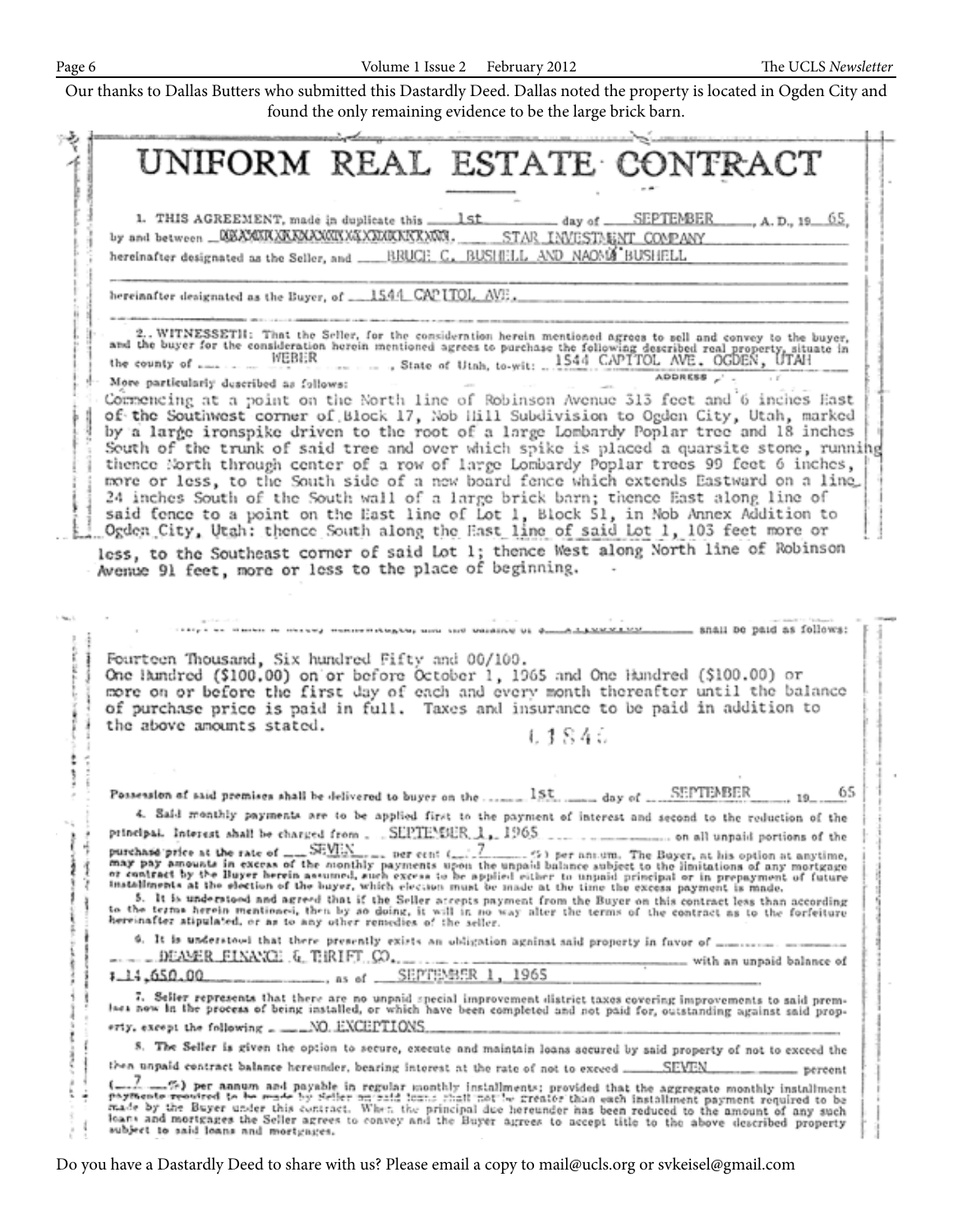# **UCLS Convention February 9-10, 2012**

*Please type or print and fill out completely*

**Registration Form** Mail registration form to: UCLS, P.O. Box 1032, Salt lake City, UT 84110 For more information or to register online: www.ucls.org Fax/Phone: (801) 964-6192

| Included with registration fees:                                                                                         |                     |
|--------------------------------------------------------------------------------------------------------------------------|---------------------|
| • All sessions • Up to 13.5 Classroom hours • Handouts & complimentary items • All breaks with exhibitors                |                     |
| • Lunches & Cont. Breakfasts • Opportunity to socialize with peers • Installation banquet and entertainment              |                     |
| <b>UCLS Member Conference Registration Fees</b>                                                                          |                     |
| Member Registration Full Conference                                                                                      | $$350.00$ \$        |
| Thursday only                                                                                                            |                     |
| Friday only                                                                                                              | $$200.00\$          |
| <b>Non-Member Conference Registration Fees</b>                                                                           |                     |
| Non-member Registrations Full Conference                                                                                 | $$450.00$ \$        |
| Thursday only                                                                                                            | $$250.00$ \$        |
| Friday only                                                                                                              | $$250.00$ \$        |
| Student Registration Full Conference (must provide student ID)                                                           |                     |
| Thursday only                                                                                                            | $$75.00 \$$         |
| Friday only                                                                                                              | $$75.00 \text{ s}$  |
| <b>Optional Activities</b>                                                                                               |                     |
| Extra Banquet Ticket (per person)                                                                                        | $$30.00 \text{ } $$ |
| <b>Surcharge for Late Registration</b>                                                                                   |                     |
| (after January 20, 2012)                                                                                                 | $$25.00 \text{ s}$  |
|                                                                                                                          |                     |
| $\Box$ Check here if you require special service (please describe your needs in writing on a separate sheet of paper and |                     |
| <i><b>Enclose it with your registration</b></i>                                                                          |                     |
| I am a Member of UCLS                                                                                                    |                     |
| <b>Registration Deadline: January</b>                                                                                    |                     |
| 20, 2012, 10:00 p.m. (MT)                                                                                                |                     |
| Onsite registrants will not be guaranteed conference handouts                                                            |                     |

| <b>Payment Information</b>                                |
|-----------------------------------------------------------|
| □Check Enclosed□MasterCard□Visa□Discover□American Express |
|                                                           |
|                                                           |
| Security Code_____________                                |
| Signature________                                         |